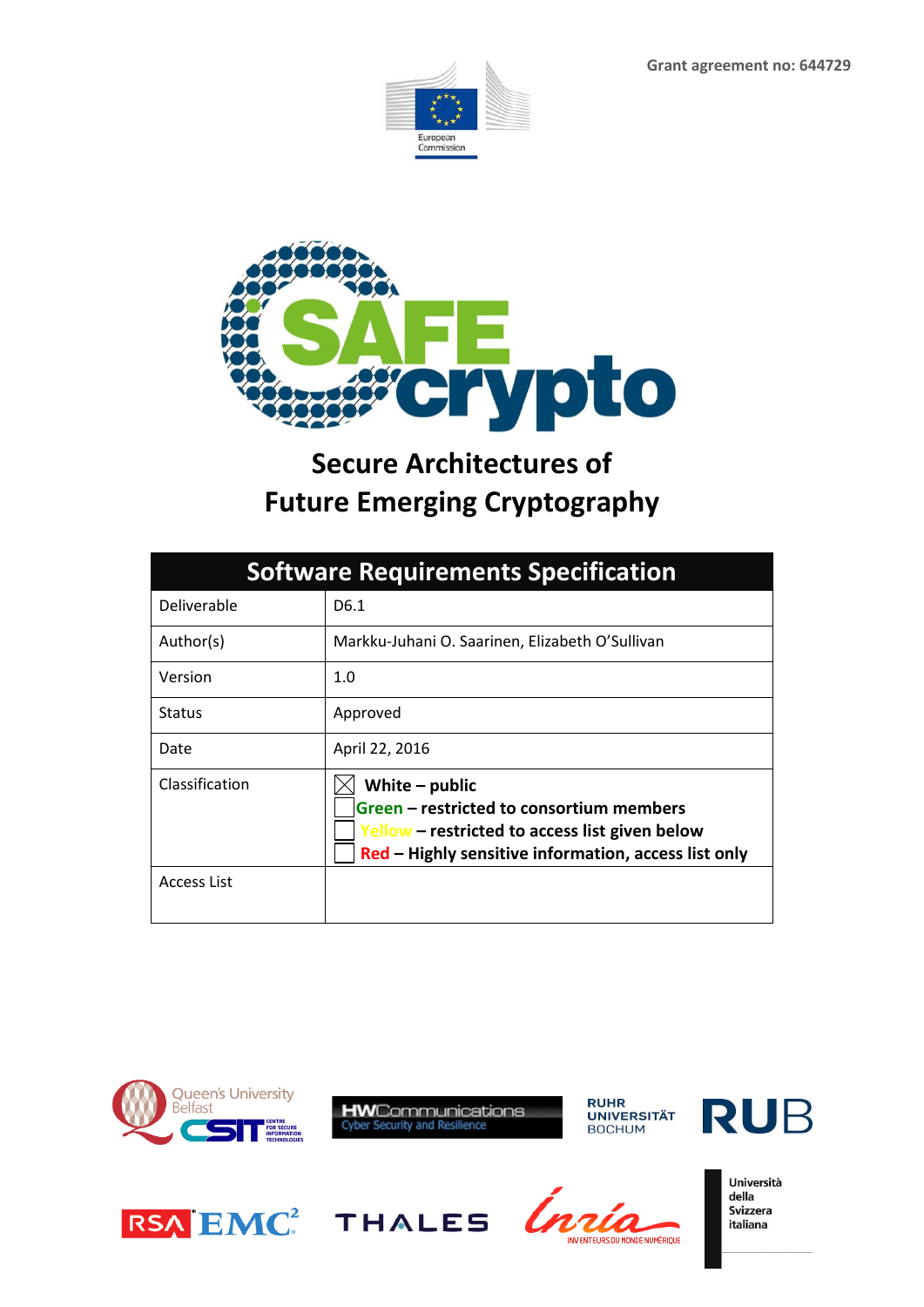# Executive Summary

This document describes the desired properties and features ("requirements") for a suite of reusable, production quality software that implements lattice-based cryptography within the Horizon 2020 SAFEcrypto project. The document is mainly intended for guiding architecture and implementation.

As final algorithm and parameter selection is a continuous process, the actual algorithms and their precise properties are not defined in this document, nor is the architecture of the final software suite.

This document defines a uniform programming style and methodology that allows the software suite to meet the needs of various SAFEcrypto case studies and anticipated applications.

The software suite can be targeted for both resource-constrained embedded platforms and high performance multi-core architectures. The software is mainly written in performance-optimized C99 language, and is mainly self-contained in the sense that few external libraries are required. Assembly language optimizations can be added to "bottleneck" positions but all functionality must be available in highly portable C. We require the code to be written in such a way that it is easily maintainable for at least 15 years.

The Application Programming Interface (API) of the new suite is similar to that used by OpenSSL and derivatives such as BoringSSL. This helps to integrate the new public key algorithms to existing applications that already use this de facto standard API. External cryptographic primitives such as symmetric ciphers, MAC and hash functions, and true random numbers should be similarly accessed through an OpenSSL-like programming interface. Some of these primitives may be indigenously implemented within the SAFEcrypto suite for embedded targets, but eventually the project wishes to integrate the Lattice Cryptographic algorithms into a wider multi-purpose cryptographic framework such as BoringSSL.

This is a high-assurance software development project. During development, emphasis is on quality and correctness of code. An automated test system is continuously maintained for all components of the software suite. Automated tools, formal analysis, and code audits are performed for releases.

The resulting software suite and all of its components will be released as Open Source under a highly permissive license.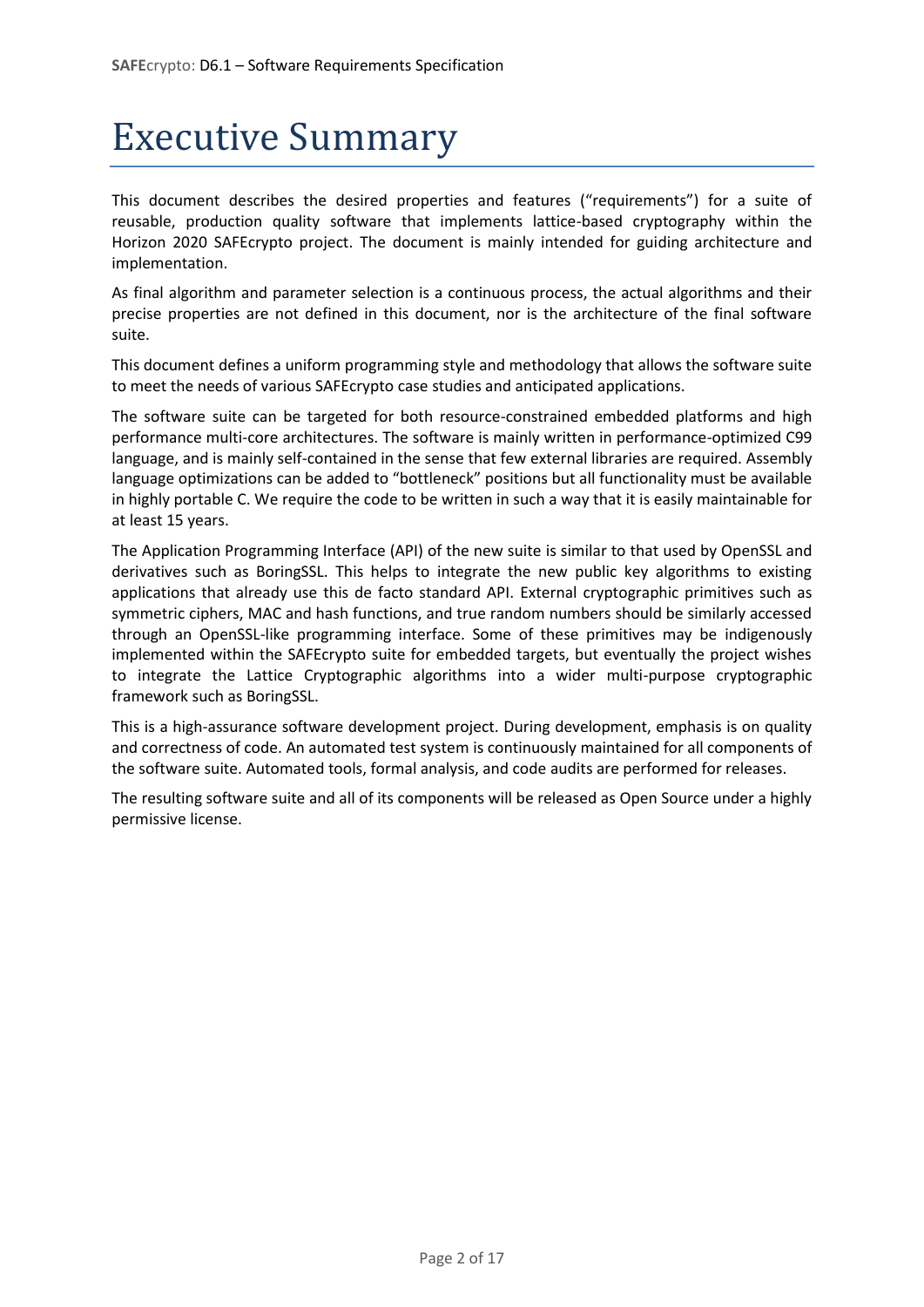# **Table of Contents**

| $\mathbf{1}$   |     |  |  |  |
|----------------|-----|--|--|--|
|                | 1.1 |  |  |  |
|                | 1.2 |  |  |  |
|                | 1.3 |  |  |  |
|                | 1.4 |  |  |  |
| $\overline{2}$ |     |  |  |  |
|                | 2.1 |  |  |  |
|                | 2.2 |  |  |  |
|                | 2.3 |  |  |  |
|                | 2.4 |  |  |  |
|                | 2.5 |  |  |  |
|                | 2.6 |  |  |  |
|                | 2.7 |  |  |  |
| 3              |     |  |  |  |
|                | 3.1 |  |  |  |
|                | 3.2 |  |  |  |
|                | 3.3 |  |  |  |
|                | 3.4 |  |  |  |
|                | 3.5 |  |  |  |
|                | 3.6 |  |  |  |
|                | 3.7 |  |  |  |
|                | 3.8 |  |  |  |
| 4              |     |  |  |  |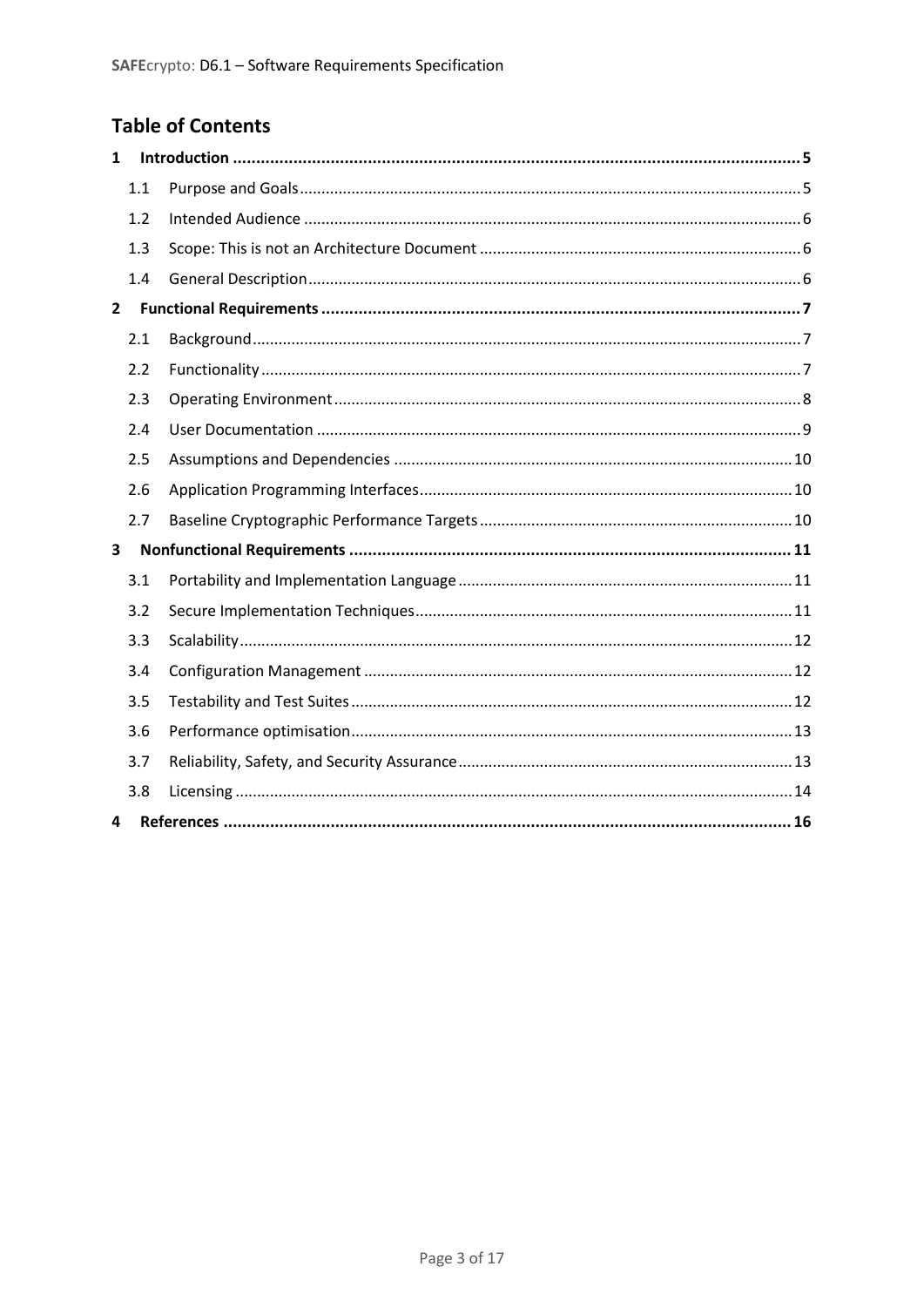#### **Glossary**

- ABE Attribute-Based Encryption
- AES Advanced Encryption Standard
- API Application Programming Interface
- ASN Abstract Syntax Notation
- AVX Advanced Vector Extensions, a SIMD instruction set extension for Intel architectures
- BLISS Bimodal Lattice Signature Scheme
- DES Data Encryption Standard
- CERT Computer Emergency Response Team (originally organized by Carnegie Mellon University)
- DLP Discrete Logarithm Problem (in finite fields)
- DTLS Datagram Transport Layer Security. A datagram mode of TLS.
- ECC Elliptic Curve Cryptography
- ECDLP Elliptic Curve Discrete Logarithm Problem (in elliptic curve groups)
- ECDSA Elliptic Curve Digital Signature Algorithm
- FFT Fast Fourier Transform
- FPGA Field Programmable Gate Array
- GPL GNU General Public License
- IBE Identity-Based Encryption
- KAT Known Answer Test
- KEX Key Exchange (protocol)
- LGPL GNU Library or "Lesser" General Public License
- MAC Message Authentication Code
- NEON SIMD instruction set extension for ARM architectures
- NTRU A Lattice-Based Public Key Cryptosystem
- NTT Number Theoretic Transform. A finite field analogue of FFT.
- PKCS Public Key Cryptography Standard (originally from RSA Data Security Inc.)
- R-LWE Ring Learning with Errors (a hard computational problem in cryptography)
- RNG Random Number Generator
- RSA A Public Key Cryptosystem named after Rivest, Shamir, and Adleman
- SIMD Single Instruction, Multiple Data (microprocessor architecture)
- SOC System-on-Chip
- SSL Secure Sockets Layer
- TLS Transport Layer Security (protocol)
- X.509 A standard for Certificates and Public Key Infrastructure
- XOR Exclusive-or (A Boolean logic operation)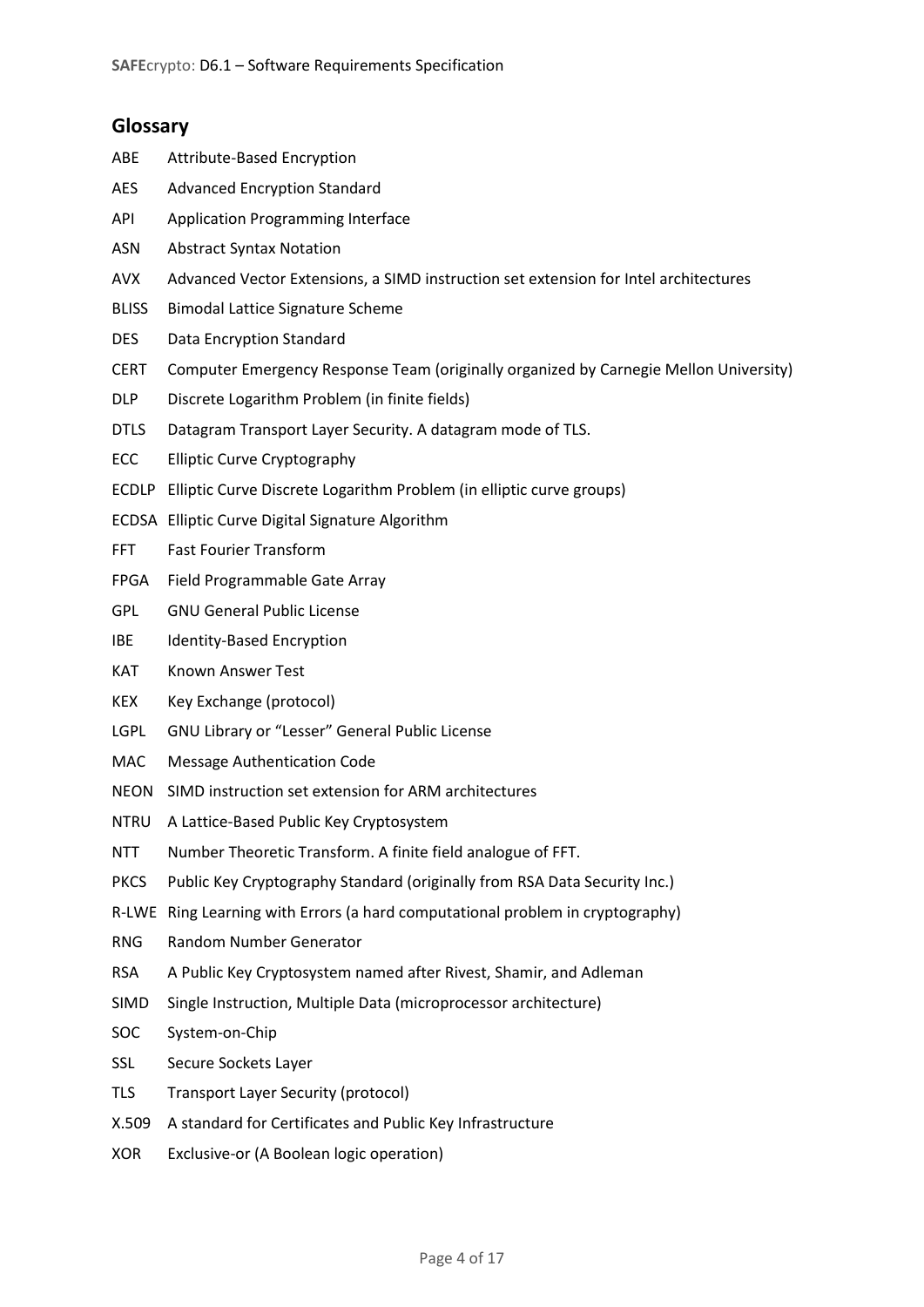#### **1 Introduction**

#### **1.1 Purpose and Goals**

This document describes the desired properties and features ("requirements") for a suite of reusable, production quality software that implements lattice – based cryptography within the Horizon 2020 SAFEcrypto project. We refer to the resulting open source software deliverables simply as the "software suite".

In addition to the desired functional goals of this suite, we define a uniform programming style and methodology that allows the software suite to meet the needs of the various SAFEcrypto case studies and anticipated applications.

We define the goals and priorities of the software developed within this project as follows:

- 1. **Correctness.** The suite must implement its algorithms faithfully for all allowed inputs. A set of automatic scripts, test vectors and other data must be available for all components.
- 2. **Readability and documentation**. The code must be clear and understandable, and written in good, consistent style. All components must be clearly documented within the code. Programming interfaces and tools should also be externally documented.
- 3. **Flexibility.** The suite is designed for maximum modularity and allows easy configuration. It must be possible to create libraries that contain strictly only those components that are required for a given application or target platform.
- 4. **Code security.** Code must be robust enough so that it does not form a "weak link" in an application that utilizes the cryptographic functionality provided by the suite. Strict security practices for writing, auditing, and verifying code must be adhered to from the start.
- 5. **Cryptographically secure development methods**. In addition to general secure coding practices, cryptographic software requires special considerations to prevent leakage of confidential information in timing and physical attacks.
- 6. **Integration.** The effort required to integrate the suite with existing applications that utilize other cryptographic algorithms should be minimum. Furthermore, where standard Application Programming Interfaces exists for cryptographic primitives outside the scope of the project, these should be used.
- 7. **Portability**. All functionality and much of the code must work on a wide spectrum of target platforms, from low-end microcontrollers to high performance server systems. Targetspecific optimizations should be made to core components (or bottlenecks) where the gained speedup or other advantage is high.
- 8. **Performance**. Algorithms must be implemented efficiently. For many arithmetic subtasks multiple algorithms are available; the project generally always implements the algorithm with best asymptotic complexity.
- 9. **Lifespan and maintainability**. Tools and techniques should be chosen in a way that one can expect the code to be easily maintainable for at least 15 years. Tools that experience frequent interface or syntax changes should be avoided.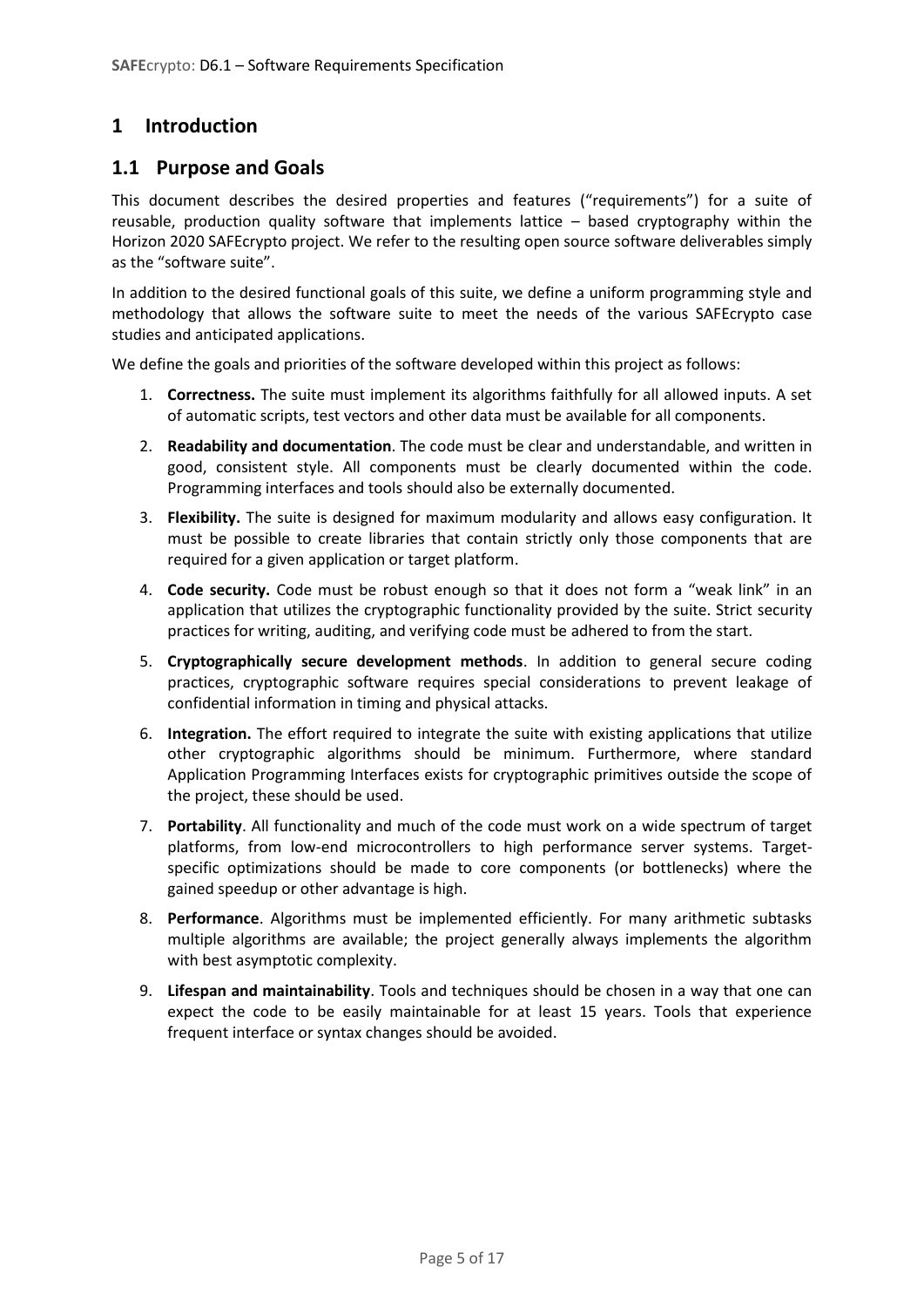#### **1.2 Intended Audience**

This document is primarily intended for developers working on lattice-based cryptographic software architectures and implementations within the SAFEcrypto project.

This document may also be referenced for information about requirements for software assurance methods, and the rationale for selection of various development tools and techniques.

#### **1.3 Scope: This is not an Architecture Document**

This Software Requirements Specification document specifies the properties and requirements for the main software deliverables within the Horizon 2020 SAFEcrypto project, Work Package 6: Lattice-Based Cryptographic Software Architectures.

In addition to desired functionality, we define the following goals for the software suite:

- **Portability**. General description of target systems and techniques to achieve portability.
- **Scalability**. Targets for scalability of implementations on different targets, from low-end embedded systems to high-end multicore server systems.
- **Configuration**. General techniques adopted for configuration of software components to fit various targets.
- **Testability**. Methods to ensure correct implementation and compilation.
- **•** Performance. General performance targets.
- **Resilience**. Ability to maintain service in presence of faults.
- **Reliability**. Very low probability of failure of operations.

Detailed architecture of the software suite will be described in deliverable D 6.2. We only give a high- level description in this document. We cannot currently fully specify the algorithms, parameters, and implementation techniques provided by the software deliverables, as the science defining those is in a flux at time of writing. We wish the deliverables to reflect state-of-art at time of delivery, yet be implemented in a consistent way so that they all fit into the same framework.

#### **1.4 General Description**

The software described in this document is intended to satisfy requirements of use cases first outlined in D9.1 "Case Study Specifications and Requirements". The three main case studies are:

- Satellite Key Management
- Commercial Off-The-Shelf (COTS) in Public Safety Communication
- Privacy-Preserving Municipal Data Analytics

We refer to that document for more detailed requirements. Essentially at least one practical cryptographic construction is required for Digital Signatures, Authentication, Attribute-Based Encryption, and Identity-Based encryption; this is largely what dictates the functional requirements for the software suite.

At the time of writing we are not aware of any comparable, production-quality software suites that provides this functionality. We intend to develop the main bulk of the new software library source code within the SAFEcrypto project (possibly using existing external Open Source components where appropriate.)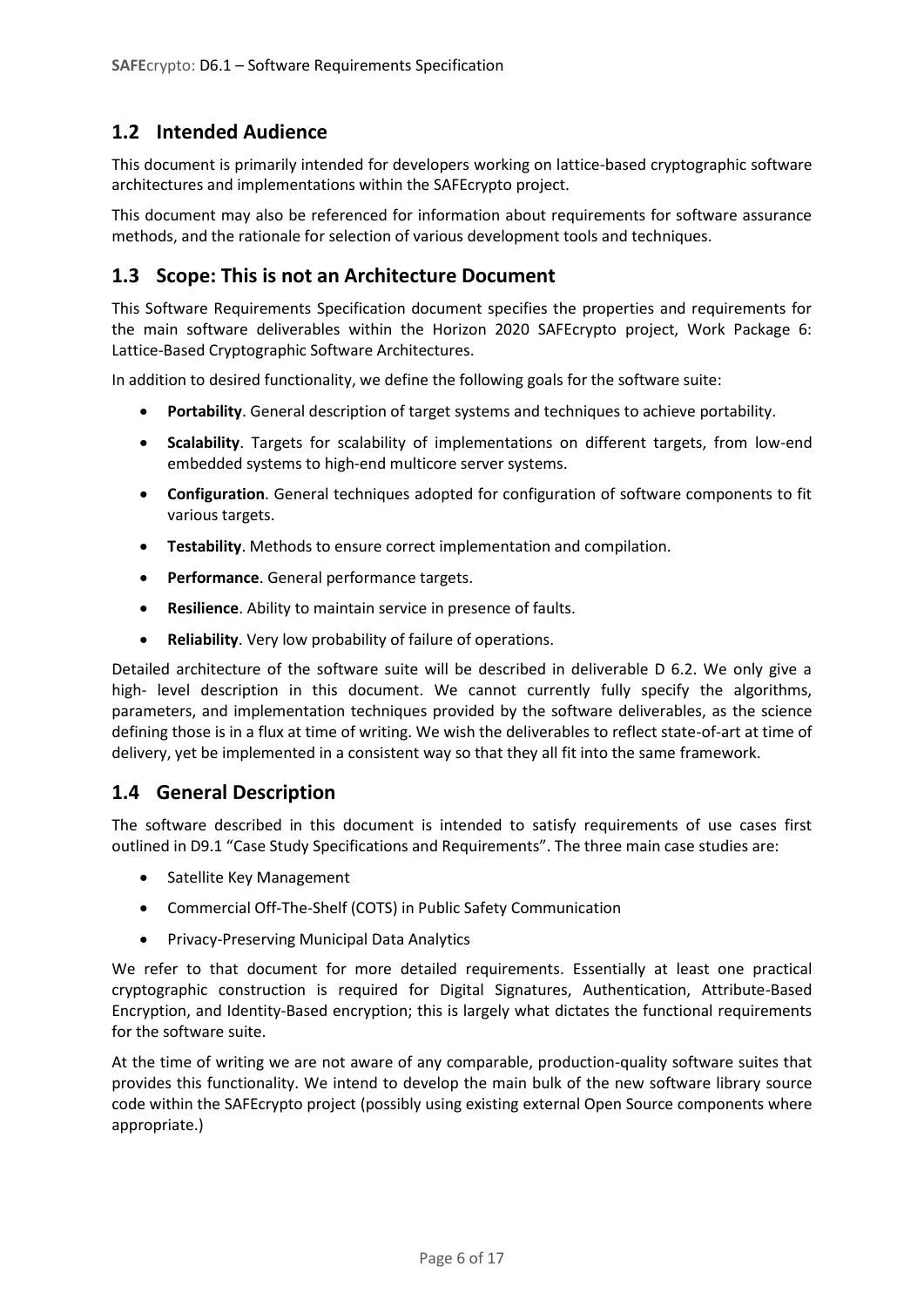### **2 Functional Requirements**

#### **2.1 Background**

We define a set of software requirements for both resource-constrained embedded platforms and high performance multi-core architectures for use within the SAFEcrypto project and beyond.

In the context of the SAFEcrypto project, the objective of Work Package 6 is to develop a suite of software routines implementing the constructions identified during WP4 to address various use cases. However, the development of these constructions and their parameter selection is an ongoing process. Our purpose is to produce a highly portable, flexible, efficient, general framework for lattice cryptography that we expect to have a long lifetime and high industry impact.

#### **2.2 Functionality**

The primary function of the software suite is to support the use cases of the SAFEcrypto project with production-quality implementations of appropriate lattice-based cryptographic algorithms.

A secondary function is to provide a suite of algorithmic implementations that can be integrated into existing applications with relative ease. As such, the new lattice public key algorithms can be used as "drop-in-replacements" to more traditional algorithms such as RSA and ECDSA. The API calling convention of the new primitives should be consistent with current practices in standard C language toolkits (OpenSSL and BoringSSL).

The mechanisms for importing and exporting (portably serialising for transmission or storage) of public and private key information should follow the same outline as that for existing algorithms. One of the main support functionalities provided by the library is integration of new lattice primitives with the OpenSSL certificate processing facilities. All public key operations should be written in a way that supports existing (or future) standards in this field.

Integration with hardware implementations will be done through a generic mechanism that resembles the OpenSSL "engines". Applications should be – as far as possible – able to transparently use the same APIs for hardware cryptography as they would for corresponding software implementations. A functionally equivalent software implementation should be available for all hardware components. The kernel-level driver that interfaces the hardware component to user space may be application and operating-system dependant. On a "bare metal" embedded platform the driver may be incorporated into the suite itself.

Lattice-based cryptography is still an evolving field. The software suite should provide algorithms and security parameters that can be expected to provide long-term security according to latest research at time of release. Algorithm and parameter selection is addressed in Work Package 4 ("Lattice-Based Constructions") of the project.

If a major international standard in Lattice-based cryptographic primitives emerges, the software suite will provide a secure implementation of it.

#### **The main functionality is provided by C-callable primitive implementations of**:

1. **Lattice-based digital signatures**. The implementation must be able to create, export, and import public and private keys for Lattice-based digital signatures. Furthermore, it must be able to create signatures for arbitrary data, and verify them. Compact serialization (encoding and decoding) methods should be available for signatures and keys, preferably compatible with ASN.1 coding and X.509 PKI Certificates, in analogous fashion to PKCS #1 (the standard for RSA cryptography). The encoding will be handled via OpenSSL (or similar) APIs and mechanisms.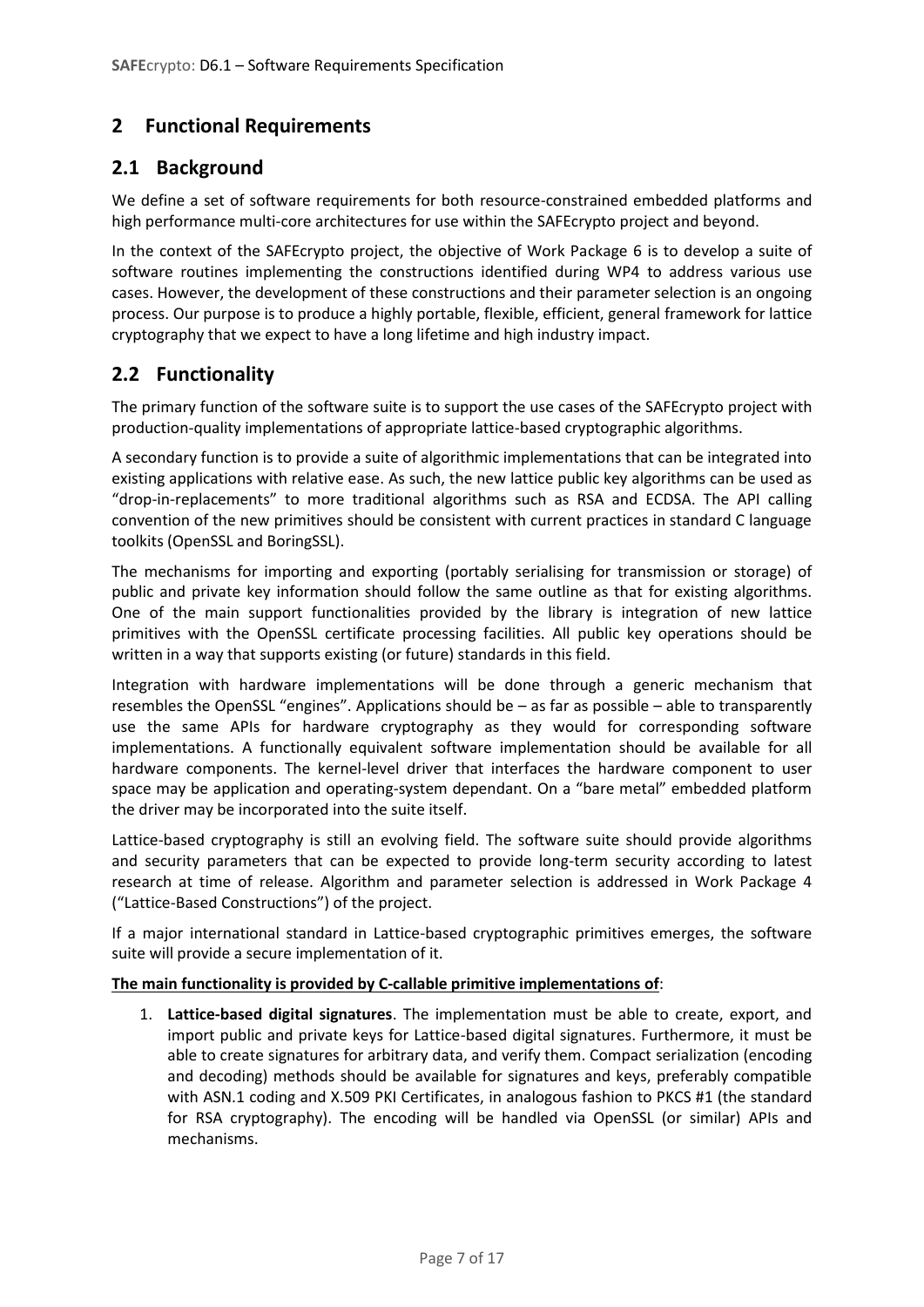- 2. **Lattice-based public key encryption algorithms**. The implementation must be able to create, export, and import public and private keys for Lattice-based public key encryption. The methodology should be flexible and based on hybrid encryption methods in conjunction with appropriate symmetric ciphers such as AES. Compact serialization methods for encrypted messages should be available. Preferably the methods would be compatible with ASN.1 and S/MIME for message encryption, in analogous fashion to PKCS #1. The encoding will be handled via OpenSSL (or similar) APIs and mechanisms.
- 3. **(Optional) Lattice-based key-exchange algorithms (KEX)**. A key-exchange algorithm offers functionality that is similar to the Diffie-Hellman method for establishing a shared secret in a secure communications protocol. Efficient encoding of messages should be available, together with parameters that can be assumed to be secure.

#### **Furthermore, the applications using the software suite must be able to demonstrate**:

- 4. **Lattice-based authentication**. Authentication methods can be based on public key signature or encryption algorithms, or some other method which is based on lattice cryptography. Authentication will be integrated into TLS and DTLS protocols in conjunction with an appropriate KEX algorithm. It is possible that the satellite use case will require IPSec support; this requirement will be reviewed following a PKI Space Workshop arranged by the project.
- 5. **Attribute-based encryption (ABE)** and **Identity-based encryption (IBE)**. Case study applications and suitable methods of implementation are currently unknown. However, when suitable algorithms become available, the software suite should allow ABE and IBE to be implemented. The implementations may be separate demonstration programs.

The deliverable must be appropriately modular with clearly defined APIs for various mathematical algorithms and functions which are specific for lattice-based cryptography. A partial list of such functional requirements:

- **Non-Uniform Sampling**: Many of the older Lattice algorithms required very precise discrete Gaussian sampling. This requirement is lessening due to Rényi divergence. Some newer algorithms can use uniform or binomial distributions. The main challenge is constant-time implementation.
- **Ring Arithmetic using Number Theoretic Transforms**: NTT is used to speed up ring polynomial arithmetic to log-linear time. This also needs to be constant time. This subcomponent implements appropriate rings for R-LWE systems.
- **Matrix Algebra in small finite fields**: General matrix arithmetic over small prime fields to implement schemes that utilize general lattices.
- **Encoding and Compression:** In many lattice-based cryptographic schemes signatures, keys, and other stored and transmitted quantities do not come from uniform distribution and must be compressed and encoded in some standard way. Huffman codes and Arithmetic Coding are leading candidates for this work.

These algorithmic building blocks are discussed in more detail in separate Deliverable 5.1 "Evaluation Report of Efficiency of Lattice-based Constructions."

#### <span id="page-7-0"></span>**2.3 Operating Environment**

The software suite must be designed to be portable to a wide range of target platforms, from highend server systems to low-end microcontrollers and embedded systems (where possible).

Most of the software suite functionality (and code) must be available for the following primary targets: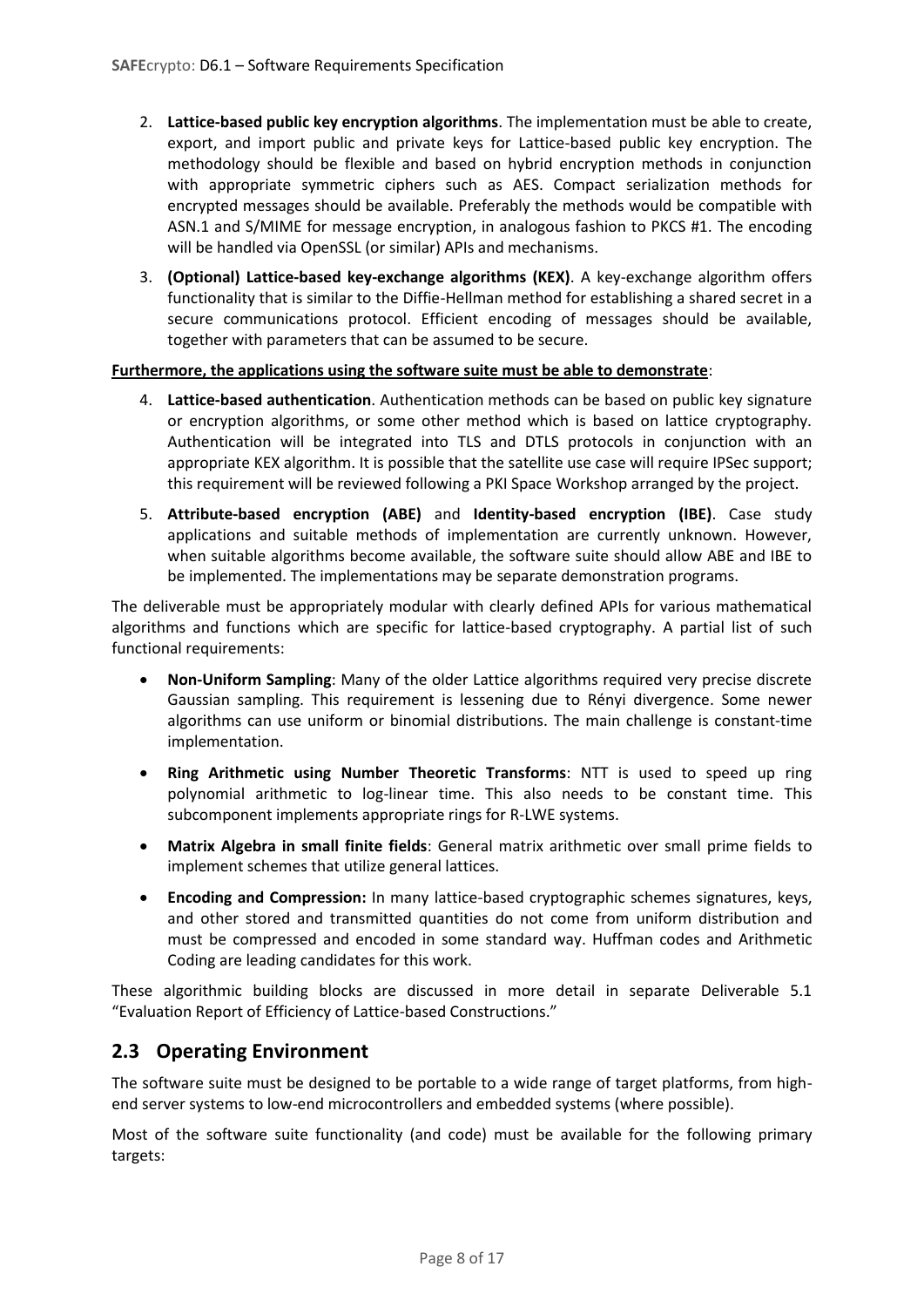- 1. **Minimal embedded target**: This microcontroller target has industrial unit price of approximately €5.00 for the self-contained SoC chip alone. Typically, a ``bare-metal'' (no operating system) ARM Cortex M3 or Cortex M4 based microcontroller system. Target has 32-bit hardware multiply and division, but no (IEEE 754) floating arithmetic.
- 2. **High-end multi-core target**: This high-performance system has acquisition price of approximately  $\epsilon$ 2,000.00 for a single (rack-mountable) compute node. This is typically a 64bit multi-core (and optionally multi-CPU) Intel and/or AMD - based system that has all of the common instruction set extensions (AES NI, AVX2, AVX3, etc.) The target runs Linux.

An additional mid-range target that has similar performance characteristics to current low-end consumer handsets is optional:

3. **An optional mid-range mobile target**. This target has capabilities similar to a contemporary mid-range smartphone and has a manufacturing cost of approximately €100.00. The target has a single- or dual core (32/64 - bit ARMv7 or ARMv8 architecture) with NEON and other standard SIMD instruction set extensions. The operating system is Linux Android.

We note that the primary low- and high-end targets have a 1:400 unit price difference, while the third target sits halfway between the two, with 1:20 price difference to both primary targets. The storage capabilities of the two primary targets differ by six orders of magnitude (1:1000000).

With 2016 technology, these requirements translate roughly to following technical specifications given below:

| <b>Target</b>              | 1. Resource-constrained    | 2. High-performance     | 3. Mid-range mobile      |
|----------------------------|----------------------------|-------------------------|--------------------------|
|                            | <b>Embedded target</b>     | multi-core target       | target (OPTIONAL)        |
| <b>Budget</b>              | €5.00 for the SOC chip.    | €2,000.00 for system.   | €100.00 to manufacture.  |
| <b>Operating</b><br>system | Bare metal + libraries.    | Linux or similar.       | Android or similar.      |
| <b>Processor</b>           | ARM Cortex M3 or M4;       | High-performance Intel  | Mobile ARMv7 (32-bit) or |
| and its                    | 32-bit, no floating point, | or AMD 64-bit with SIMD | ARMv8-A (64-bit) SoC     |
| capabilities               | no cache.                  | (AVX2 or AVX3).         | with SIMD (NEON).        |
| <b>Memory and</b>          | 32kB SRAM, 1 MB flash      | 32GB DRAM, 1 TB hard    | 1 GB RAM, 16 GB flash    |
| storage                    | memory.                    | drive.                  | memory.                  |

#### *Table 1 Technical features of Primary Targets.*

#### **2.4 User Documentation**

Detailed documentation should exist for following:

- Architectural documentation giving details of which cryptographic algorithms have been implemented and the interdependencies between different modules.
- All aspects of the Application Programming Interface; function calls, conventions, and data structures used. These may be made available in the style of ``man pages'' or using automated tools such as Doxygen [1].
- Tutorials and other hands-on-documentation, especially for tasks such as configuring the software for different target platforms.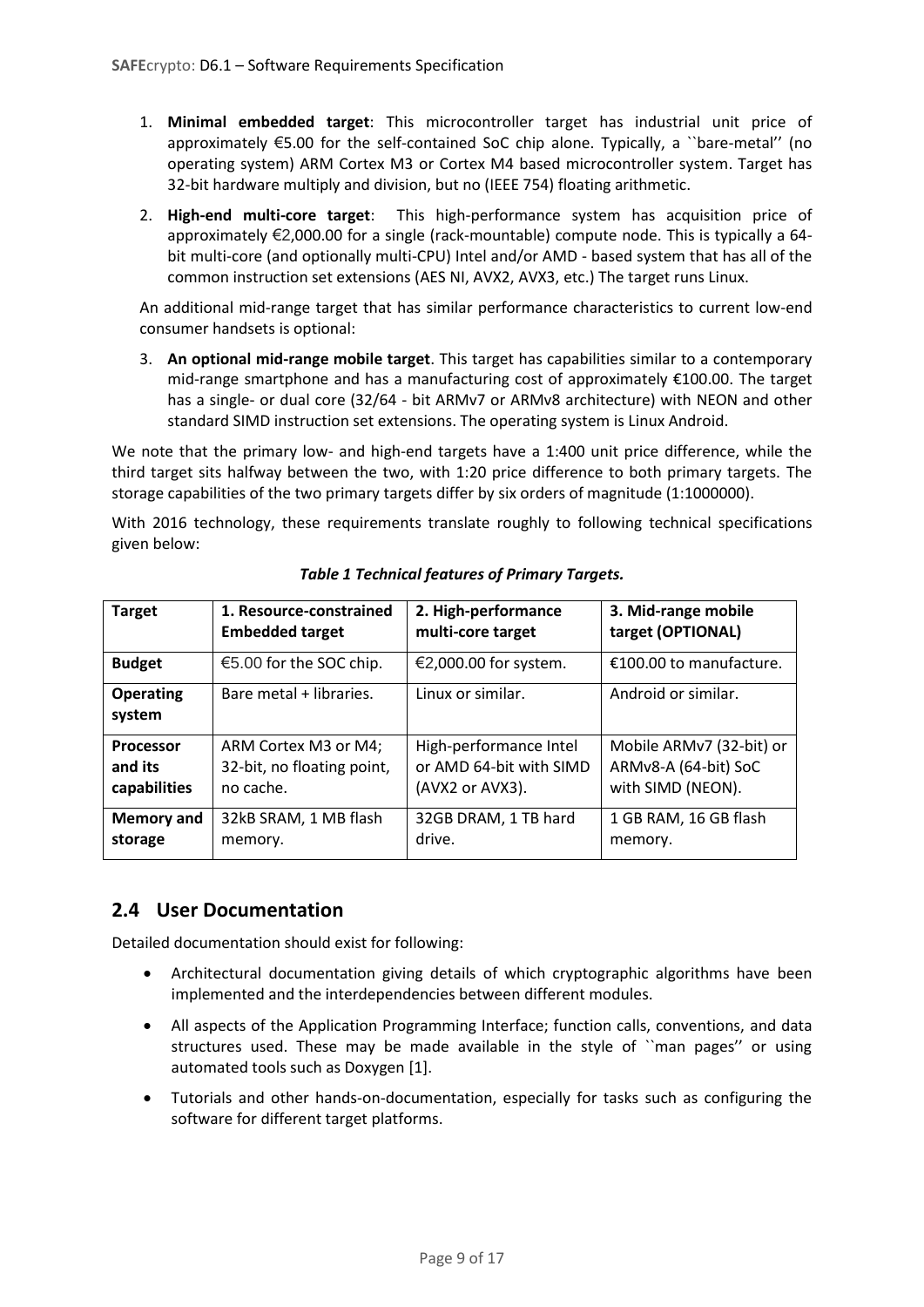#### **2.5 Assumptions and Dependencies**

Implementation work is dependent on the availability and stability of appropriate Lattice-based post-quantum cryptographic algorithms. The specification of these algorithms is the main task of Work Package 4. Implementation work primarily focuses on new methods and algorithms that may reach standardised status, and their support functions. The patent and intellectual property status of some older algorithm suites (such as NTRU) may restrict their suitability and usefulness within the library.

#### **2.6 Application Programming Interfaces**

Where possible, the project makes primitives such as lattice-based digital signature algorithms and public key encryption available via an OpenSSL/BoringSSL - like API to make integration with standard cryptographic libraries and existing applications as easy as possible.

As Lattice-based cryptographic software frequently uses conventional cryptographic components, such as hash functions and symmetric encryption, we have chosen to utilise an OpenSSL/BoringSSL like external API for those. Such an API is to be used for primitives such as:

- Symmetric cryptographic primitives such as hash functions, message authentication codes, stream ciphers, extensible-output functions, etc. will be accessed via an OpenSSL-like interface. For embedded targets some of these implementations may be provided via the SAFEcrypto suite itself to avoid unnecessary bloat.
- Cryptographically secure uniform random numbers are to be obtained via standard calling conventions from an OpenSSL or OpenSSL - like library. The conversion of uniform random numbers into non-uniform distributions (i.e. Gaussian Sampling) will be handled by the library itself without external dependencies.

#### **2.7 Baseline Cryptographic Performance Targets**

In comparison to current state-of-the-art implementations of conventional public-key cryptosystems (based on RSA problem, Discrete Logarithm (DLP), and Elliptic Curve Discrete Logarithm (ECDLP) based primitives), SAFEcrypto's objective is to achieve a range of lattice-based architectures that provide comparable area costs, a 10-fold speed-up in throughput for real-time application scenarios, and a 5-fold reduction in energy consumption for low-power embedded and mobile applications.

We define the baseline conventional cryptography comparison to be the current OpenSSL implementation with the recommended key sizes from NSA Suite B [2]:

| Algorithm                               | Function                                                               | <b>Parameters (Suite B)</b>                              |
|-----------------------------------------|------------------------------------------------------------------------|----------------------------------------------------------|
| Elliptic Curve Diffie-Hellman           | Asymmetric algorithm used for                                          | Use Curve P-384 to protect up to                         |
| (ECDH) Key Exchange [3]                 | key establishment.                                                     | TOP SECRET.                                              |
| <b>Elliptic Curve Digital Signature</b> | Asymmetric algorithm used                                              | Use Curve P-384 to protect up to                         |
| Algorithm (ECDSA) [4]                   | for digital signatures.                                                | <b>TOP SECRET.</b>                                       |
| Diffie-Hellman (DH) Key                 | Asymmetric algorithm used for                                          | Minimum 3072-bit modulus to                              |
| Exchange [5]                            | key establishment.                                                     | protect up to TOP SECRET                                 |
| RSA [4] [6]                             | Asymmetric algorithm used for<br>digital signatures and<br>encryption. | Minimum 3072 bit-modulus to<br>protect up to TOP SECRET. |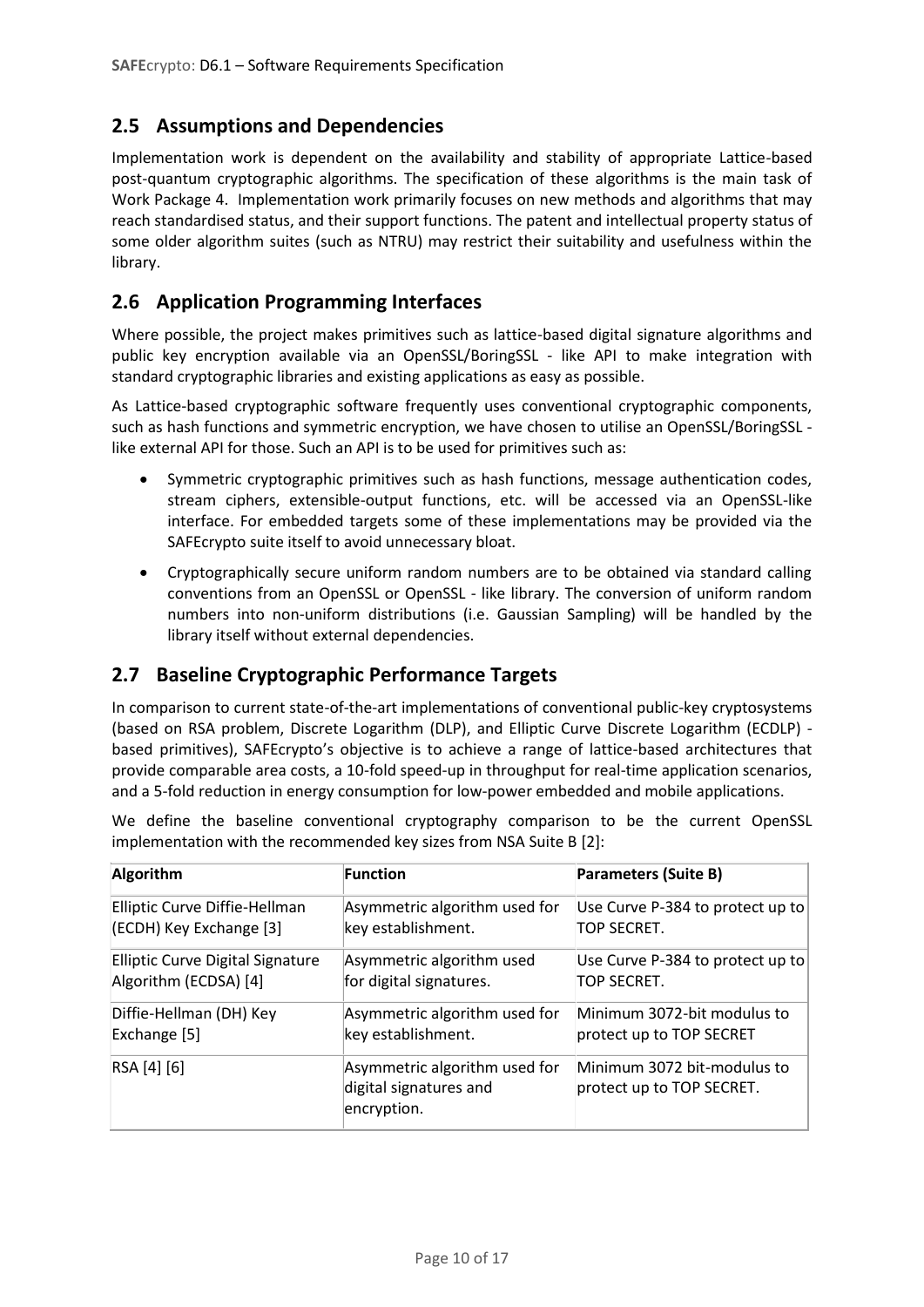#### **3 Nonfunctional Requirements**

#### **3.1 Portability and Implementation Language**

The main body of the software must be portable between the targets defined in Section [2.3](#page-7-0) . This multi-platform portability requirement, together with performance requirements, effectively dictates (plain) C as the main implementation language.

The main codebase is written in ANSI C99 (ISO/IEC 9899:1999) [7]. Use of some extensions such as C intrinsics and assembly language is encouraged for performance, but these code segments must be optional (via #ifdef /#else mechanism or similar) and plain C alternatives must exist.

- 1. Generally, utilize CERT SEI C Coding Standard [8] and Google / BoringSSL type coding style and calling conventions [9].
- 2. Software must work on big- and little-endian systems, and on both 32- and 64-bit targets. Use explicitly-sized types from stdint.h: bytes are uint8 t (not unsigned char) 32-bit words are of  $uint32$  t, etc. Sizes and related loop variables are of type  $size~t$ defined in stddef.h. Use appropriate macros to detect endianness.
- 3. C's Standard assert mechanism is allowed for basic sanity checks. The assert functionality is not intended for reporting error messages, and may be disabled in production builds.
- 4. As a rule, each software module should strictly use only those system services that it needs. Most cryptographic implementations do not require system services at all as some software components may have to be ported to ``bare metal'' targets. Therefore, the use of even the standard C library should be kept to a minimum.
- 5. Heap memory allocation should be avoided if possible, as memory management functionality may be restricted. Generally, the calling party should take care of memory management rather than the library itself. If needed, rather than  $\text{malloc}$  () and  $\text{free}$  (), use the wrappers OPENSSL\_malloc() and OPENSSL free().
- 6. Library functions generally cannot assume an existence of standard input, output, or error streams. The library must be able to operate in an environment where there is no file system.
- 7. Due to embedded restrictions, we may not assume that all features of the floating point arithmetic and standard mathematics library are available.
- 8. Tag sensitive data and data structures so data flow and "taint" analysis is possible. The exact way this is done is defined in the Software Architecture document.

Ideally the same source code and Makefiles can be easily retargeted, simply by using appropriate open source cross-compiler toolchains, and GNU Build Tools.

## **3.2 Secure Implementation Techniques**

We expect the implementation to follow CERT Software Engineering Institute C Coding Standards, as defined in [8]. The rules with a high severity risk assessment should be enforced and all rules with medium severity reviewed. Furthermore, we expect the implementation to note BoringSSL Coding Conventions [9].

Cryptographic software requires special implementation techniques. We refer to the Cryptographic Coding standard [10] for detailed instructions. Some of the basic requirements are:

- 1. Compare secret strings in constant time
- 2. Avoid branching controlled by secret data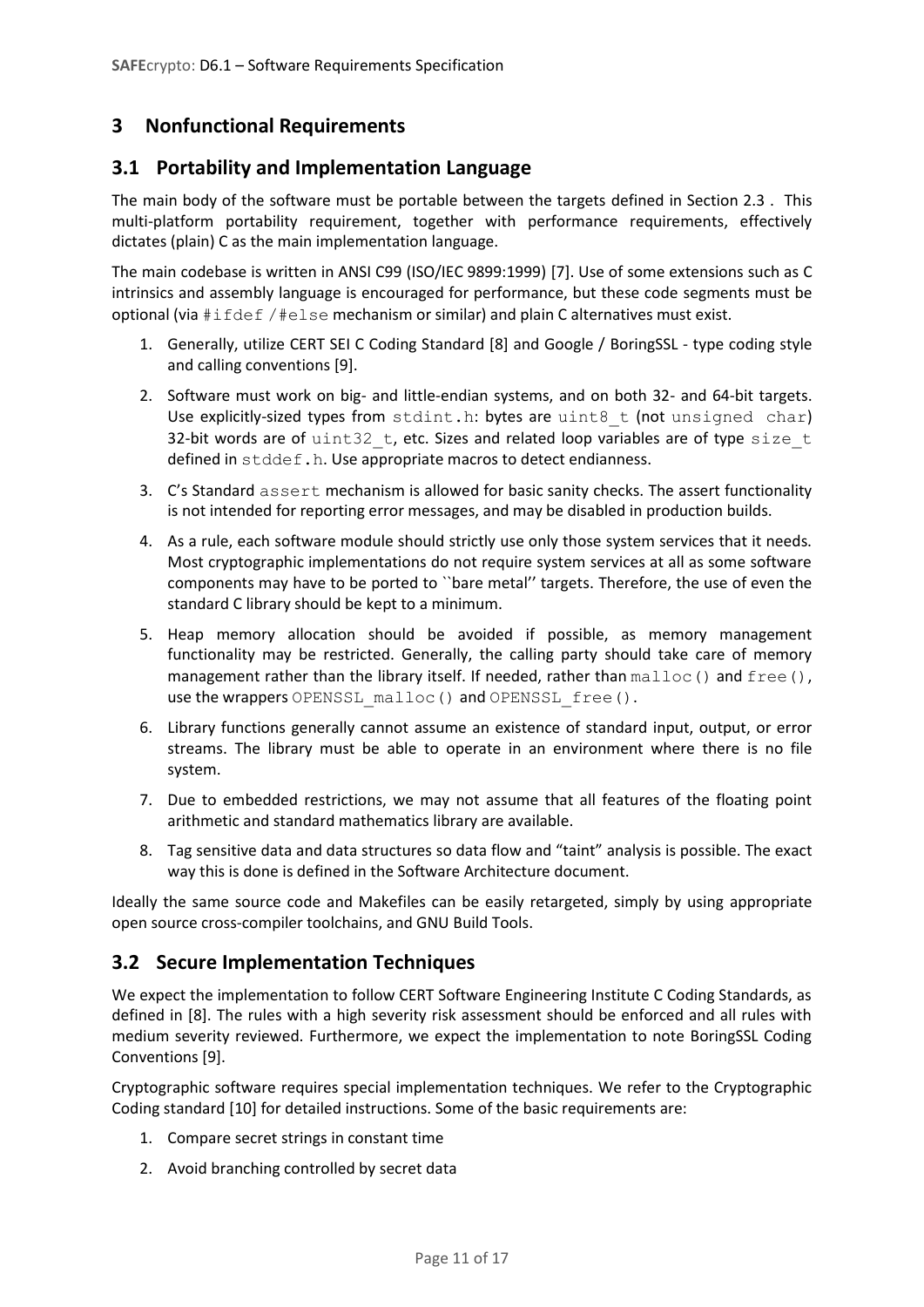- 3. Avoid table look-ups indexed by secret data
- 4. Avoid secret-dependent loop bounds
- 5. Prevent compiler interference with security-critical operations
- 6. Prevent confusion between secure and insecure APIs
- 7. Avoid mixing security and abstraction levels of cryptographic primitives in the same API layer
- 8. Use unsigned bytes to represent binary data
- 9. Use separate types for secret and non-secret information
- 10. Use separate types for different types of information
- 11. Clean memory of secret data
- 12. Use strong randomness

Furthermore, we require explicit validation of most input parameters and all data potentially coming directly from external sources

#### **3.3 Scalability**

The use cases of D9.1 "Case Study Specifications and Requirements" indicate a wide range of processing requirements for the implementations.

Implementations will scale across different target platforms from low-end embedded systems to high-end multicore server systems. Primarily the code should be targeted to 64-bit medium- to highperformance systems, but optimisations can be included for 32-bit targets. All data structures should be conservative in their memory usage.

Some applications such as web servers will maintain tens of thousands of context instances for cryptographic algorithms, so the code must be **fully thread-safe and have no global variables**. Also the size of contexts should be kept to a minimum so as to avoid exhausting the working memory in such cases.

#### **3.4 Configuration Management**

The project aims to use Open Source tools and compilers whenever possible.

We adopt the GNU Build System configuration techniques, also known as "autotools", which consists of Autoconf, Automake, and Libtool [11]. This means that there should be a configuration script that generates appropriate Makefiles for a target. For most target platforms configuration and installation of libraries should be effortless and follow the general style adopted in free software.

Also creation of packaged distributions and use of cross-compiler configurations should be relatively effortless. Scripts, tools, and instructions for generating all tables and constants should be included in the distribution; try to avoid magic constants and tables. These tables may have to regenerated for different parameters and tables.

#### **3.5 Testability and Test Suites**

All software components must be reachable via automated unit tests. In addition to functional tests (e.g. that a decryption operation correctly inverts encryption for given data) the software package must include an exhaustive set of known answer tests (KATs), which allow the algorithms to be tested against expected outcomes. These should cover, in addition to cryptographic algorithms and support libraries, related functionality such as encoding, decoding, and compression features.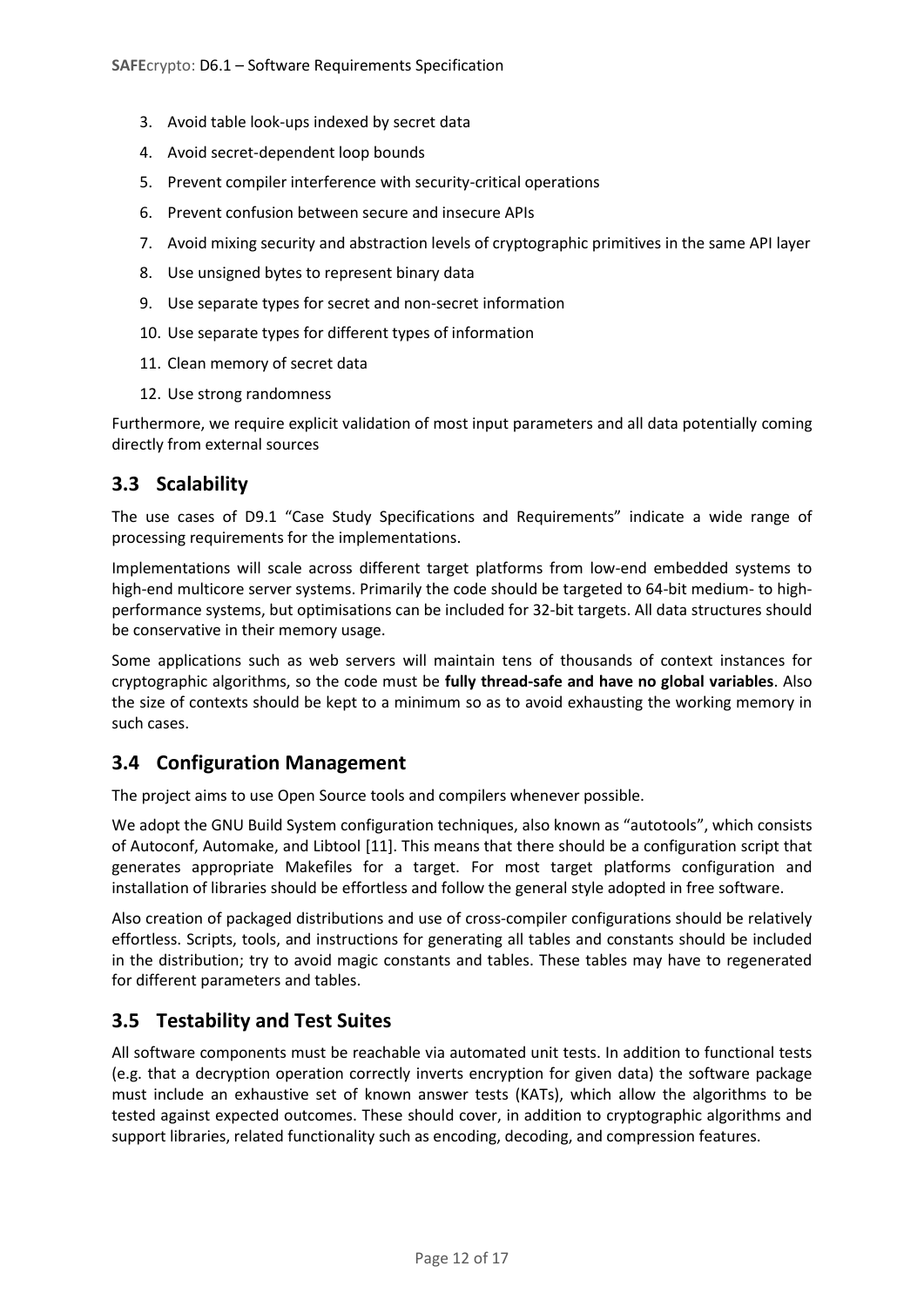For algorithms that use randomness as part of their operation, a special mode should be made available where the random source is entirely deterministic so that the outcomes can be verified with KATs. The formatting of KATs can be standardised based on plain ASCII files. If such test vectors are available in standards, those should be used.

The basic implementation correctness regression testing suite (which has a running time of few minutes at most) should be available with a simple instruction such as

\$ make test

The distribution should also come with standardised tools and scripts to generate data on the throughput and performance of various software components. These can be used to tune implementation parameters.

The same regression testing methodology should also be applicable to hardware implementations that are accessible through the same APIs.

For some algorithms, it may be beneficial to implement test suites in another language, such as Go. This approach has been adopted in the BoringSSL project. For some functionality it may be advisable to test against Python or PARI/GP [12] scripts. We suggest including scripts that generate test data to be included in the distribution itself.

#### **3.6 Performance optimisation**

Performance optimisation should be performed on a best effort basis. Software should be no more than 15% slower than best-known implementation for any given algorithm. In algorithm parameter selection, security is the overriding priority before performance.

Asymptotically best algorithms are used for tasks such as ring arithmetic and parameter compression. Use of hand-coded assembly and utilisation of vector instructions (AVX2/AVX3 on Intel/AMD, NEON on ARM platforms) via C intrinsics is recommended.

Since we wish the code to be portable and to have a long shelf life, only the innermost loops and other bottlenecks should be optimised. A plain C implementation should be available for all components.

A trade-off is often required between software performance, side-channel security and source code lifetime -- constant time implementations are slower than maximally optimised implementations, and a constant time implementation is typically platform specific. In such a case the priorities are:

- 1. **Correctness**. A mathematically correct plain C implementation must always be available.
- 2. **Performance**. We are generally interested in the maximum performance of the scheme.
- 3. **Implementation size**. Implementation footprint is especially important for the embedded targets; sometimes it may be necessary to sacrifice some performance in order to make the algorithm usable on low-end targets.
- 4. **Constant-time and side-channel resistant operation**. Countermeasures may be optional as cryptographic algorithms are not always used in applications where an adversary can mount a timing- or other emissions-based attack.

#### **3.7 Reliability, Safety, and Security Assurance**

We list some required tools and guidelines related to reliability and quality of the code.

 **Use automated analysis tools.** Concentrated effort must be made to eliminate all errors that may lead to unpredicted behavior, memory leaks, and security vulnerabilities. Instrumentation, static, and dynamic analysis tools such as Valgrind [13] must be frequently used. Fuzzing and randomized testing can also catch a significant number of bugs.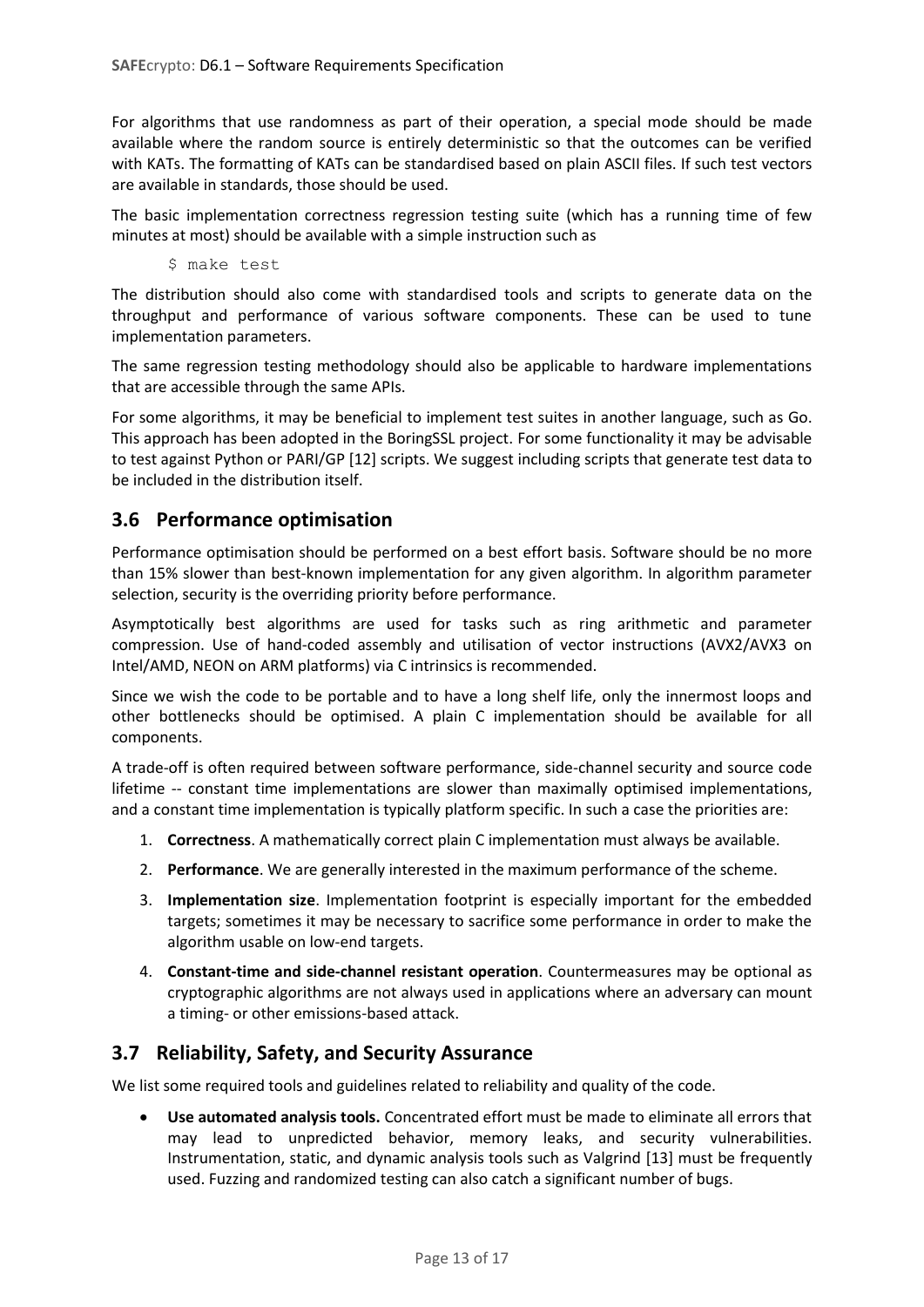- **Code reviews and Audits.** Regular code reviews and audits should be scheduled. Here production code is analysed by an experienced, independent reviewer to catch implementation bugs. Ideally 100% of code contained in releases has been independently reviewed. All release code must be reviewed by internal review team.
- **Security Assurance via Formal analysis.** For some key components it may be possible to utilize formal, automated reasoning tools such as Galois Inc's Crypto and Software Analysis Workbench (SAW) [14].
- **Handling failures.** There are cryptographic algorithms that may fail with a non-negligible probability. Such rare cases must be appropriately handled by the software library. Error conditions should propagate widely; Apart from debugging, an internal error condition should result in the failure of the entire session. Of course failure should be graceful and free all allocated resources, if possible.
- **Avoid information leakage in error messages.** In cryptographic applications it is usually advisable not to reveal any unnecessary information about private operations, even error conditions. Overly informative error messages may be utilized by an attacker as "Oracles" as was famously done with (SSL) protocol padding error messages in Bleichenbacher's PKCS #1 attack [15].

#### **3.8 Licensing**

The code produced within the project will be released with an Open Source license. Therefore, all software components, including externally produced components, must be licensed under an Open Source license. Open Source is defined by the Open Source Initiative as follows [16]:

- 1. **Free Redistribution**. The license shall not restrict any party from selling or giving away the software as a component of an aggregate software distribution containing programs from several different sources. The license shall not require a royalty or other fee for such sale.
- 2. **Source Code**. The program must include source code, and must allow distribution in source code as well as compiled form. Where some form of a product is not distributed with source code, there must be a well-publicised means of obtaining the source code for no more than a reasonable reproduction cost preferably, downloading via the Internet without charge. The source code must be the preferred form in which a programmer would modify the program. Deliberately obfuscated source code is not allowed. Intermediate forms such as the output of a pre-processor or translator are not allowed.
- 3. **Derived Works**. The license must allow modifications and derived works, and must allow them to be distributed under the same terms as the license of the original software.
- 4. **Integrity of The Author's Source Code**. The license may restrict source-code from being distributed in modified form only if the license allows the distribution of "patch files" with the source code for the purpose of modifying the program at build time. The license must explicitly permit distribution of software built from modified source code. The license may require derived works to carry a different name or version number from the original software.
- 5. **No Discrimination Against Persons or Groups**. The license must not discriminate against any person or group of persons.
- 6. **No Discrimination Against Fields of Endeavor**. The license must not restrict anyone from making use of the program in a specific field of endeavor. For example, it may not restrict the program from being used in a business, or from being used for genetics research.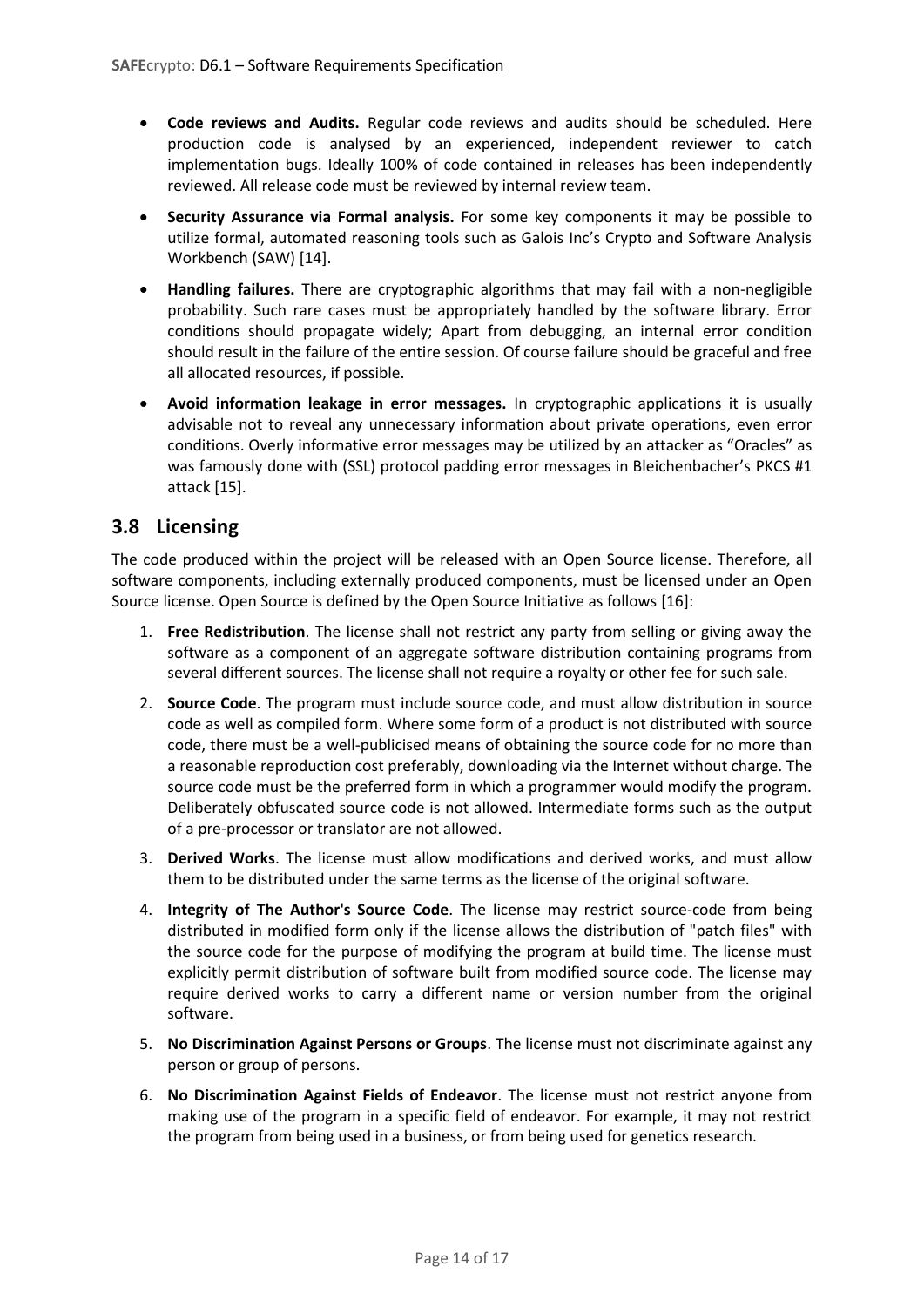- 7. **Distribution of License**. The rights attached to the program must apply to all to whom the program is redistributed without the need for execution of an additional license by those parties.
- 8. **License Must Not Be Specific to a Product**. The rights attached to the program must not depend on the program being part of a particular software distribution. If the program is extracted from that distribution and used or distributed within the terms of the program's license, all parties to whom the program is redistributed should have the same rights as those that are granted in conjunction with the original software distribution.
- 9. **License Must Not Restrict Other Software**. The license must not place restrictions on other software that is distributed along with the licensed software. For example, the license must not insist that all other programs distributed on the same medium must be open-source software.
- 10. **License Must Be Technology-Neutral**. No provision of the license may be predicated on any individual technology or style of interface.

Here are some licenses that comply with the definition.

- Apache License 2.0
- BSD 3-Clause "New" or "Revised" license
- BSD 2-Clause "Simplified" or "FreeBSD" license
- GNU General Public License (GPL)
- GNU Library or "Lesser" General Public License (LGPL)
- MIT license
- Mozilla Public License 2.0
- Common Development and Distribution License
- **•** Eclipse Public License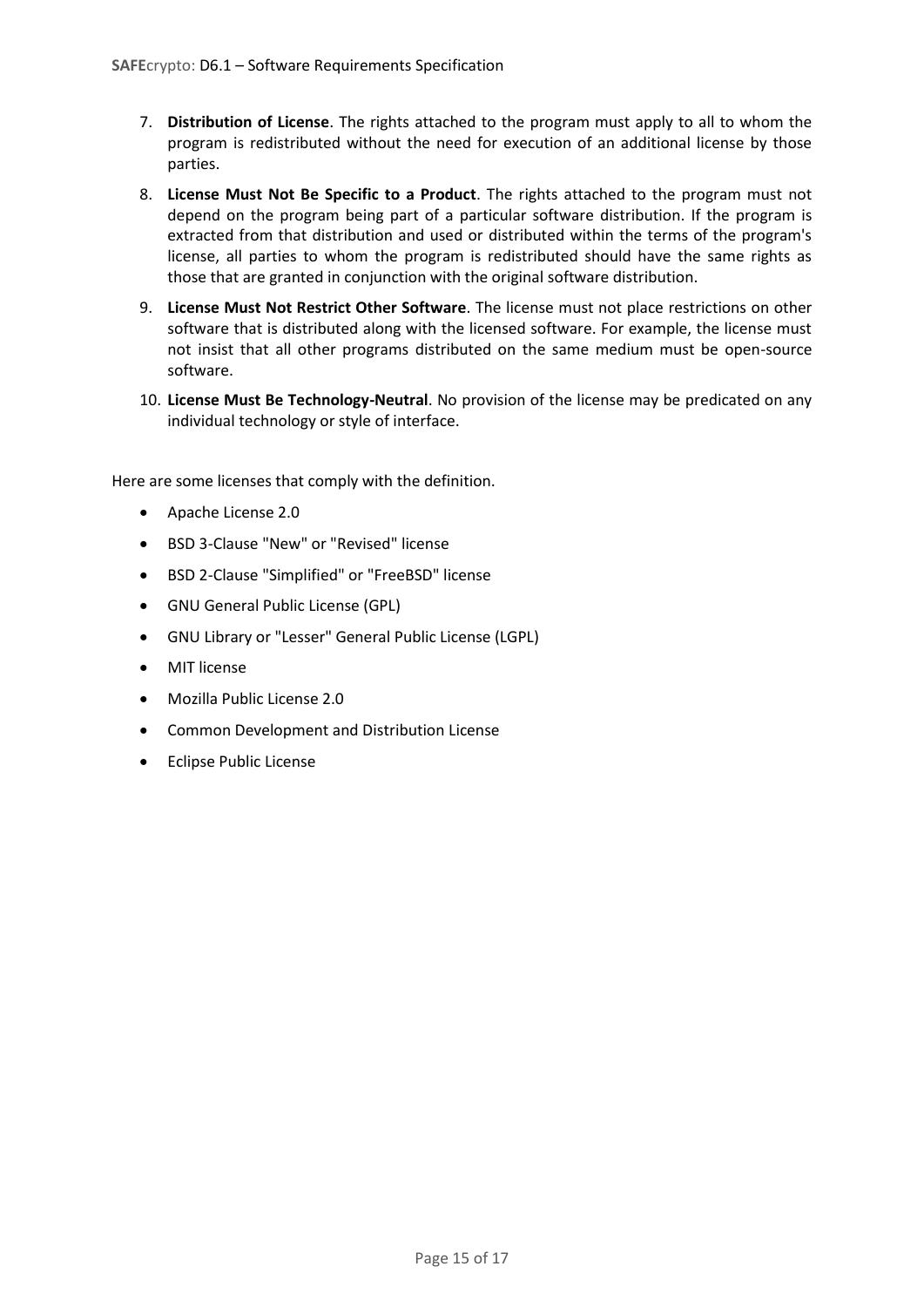#### **4 References**

- [1] Doxygen, "Doxygen: Generate documentation from source code," Doxygen, [Online]. Available: http://doxygen.org/. [Accessed 2016].
- [2] NSA, "NSA Suite B Cryptography," National Security Agency, August 2015. [Online]. Available: https://www.nsa.gov/ia/programs/suiteb\_cryptography/. [Accessed April 2016].
- [3] NIST, "NIST Special Publication 800-56A: Recommendation for Pair-Wise Key Establishment Schemes Using Discrete Logarithm Cryptography," [Online]. Available: http://nvlpubs.nist.gov/nistpubs/SpecialPublications/NIST.SP.800-56Ar2.pdf.
- [4] FIPS, "FIPS PUB 186-4: Digital Signature Standard (DSS)," [Online]. Available: http://nvlpubs.nist.gov/nistpubs/FIPS/NIST.FIPS.186-4.pdf.
- [5] T. Kivinen and M. Kojo, "RFC 3526: More Modular Exponential (MODP) Diffie-Hellman groups for Internet Key Exchange (IKE)," May 2003. [Online]. Available: https://www.ietf.org/rfc/rfc3526.txt.
- [6] RSA Laboratories, "PKCS #1 v2.2: RSA Cryptography Standard," October 2012. [Online]. Available: http://www.emc.com/emc-plus/rsa-labs/pkcs/files/h11300-wp-pkcs-1v2-2-rsacryptography-standard.pdf.
- [7] ISO/IEC/ANSI, Programming languages C. International Standard 9899:1999, International Standardization Organization, 1999.
- [8] CERT Software Engineering Institute, "SEI CERT C Coding Standard," 2016. [Online]. Available: https://www.securecoding.cert.org/confluence/display/c/SEI+CERT+C+Coding+Standard.
- [9] Google BoringSSL Team, "BoringSSL Style Guide," Google BoringSSL Team, 2016. [Online]. Available: https://boringssl.googlesource.com/boringssl/+/HEAD/STYLE.md.
- [10] CCS Group, "Cryptograpic Coding Standard," CCS Group, 2016. [Online]. Available: https://cryptocoding.net/index.php/Cryptography\_Coding\_Standard.
- [11] GNU Project, "Introducing the GNU Build System," GNU Project, [Online]. Available: https://www.gnu.org/software/automake/manual/html\_node/GNU-Build-System.html#GNU-Build-System. [Accessed 2016].
- [12] H. Cohen and K. Belabas, "PARI/GP home," 2016. [Online]. Available: http://pari.math.ubordeaux.fr/.
- [13] "Valgrind Home Page," Valgrind Developers, 2016. [Online]. Available: http://valgrind.org/.
- [14] "SAW (Software Analysis Workbench)," Galois Inc., 2016. [Online]. Available: https://galois.com/project/software-analysis-workbench/.
- [15] D. Bleichenbacher, "Chosen Ciphertext Attacks Against Protocols based on the RSA Encryption Standard PKCS #1," in *CRYPTO '98, LNCS 1462, Springer, pp. 1-12.*, 1998.
- [16] Open Source Initiative, "The Open Source Definition," 2016. [Online]. Available: https://opensource.org/osd.